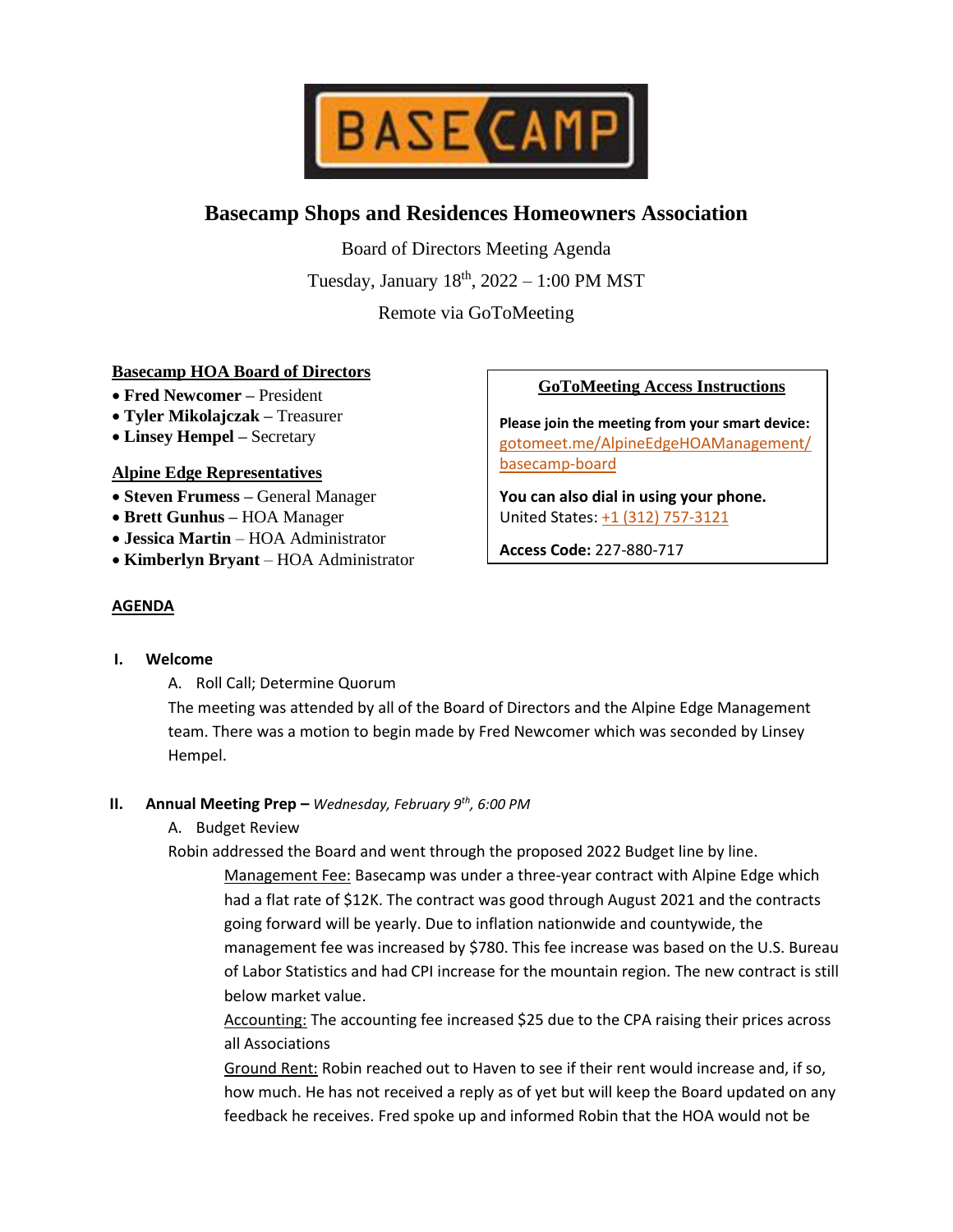paying anymore until the building is complete. Fred and Tyler scheduled a dinner with David O'Neal to get this ironed out.

QuickBooks: fee increased \$10.

Insurance: this amount is based on actuals. The insurance premium did spike, jumping to \$1500 which is not that steep.

Electricity: This line item had one of the biggest increases. This was due to a misunderstanding. Last year, the budget was based on empty commercial spaces whereas that space is occupied this year. Excel gave the Association a \$1400 credit in 2021; however, they recently did a reading on the meters to dial in what was needed for the HOA, resulting in a \$38 fee increase.

Brett informed the BOD that another driver of this increase is the fact that 36.6% from last year.

Water: Due to the Town of Frisco not aggressively raising its prices, this line item had a modest increase to just under \$1600.

Sewer: Stayed flat to last year

Trash: Waste Management has always charged a flat service fee with an environmental fee on top of it. Timberline just adopted this practice which increased their total price to \$176 per month.

**HVAC:** This year, the Association was budgeted for preventative maintenance adding \$1332 based on historic data for work being done.

Window Cleaning: Stayed flat to last year.

Carpet Cleaning: Leaving this unbudgeted until all construction is complete; however, will likely be around \$1600-1700.

Fire Maintenance: Reduced to \$88 based on actuals.

BGX CAM: This line item was raised based on 2021 actuals to \$3044 per month. Robin reached out to BG for guidance and was advised to budget for a \$200 per month increase and a reconciliation of \$1500 per year.

Roof Shoveling: Last year, Brynn Grey agreed to take on the roof shoveling for the Association. It is unsure whether they plan to continue that this year so \$4500 was added to the budget for this item for 2022. Brett brought up the shoveling of the lower roofs that AE was made aware of. Because this was not budgeted for last year, it will require BOD approval and a special assessment or use of reserve funds. Fred recommended that the lower roof shoveling be budgeted for in the future. Due to these being newer roofs and still under warranty, the Association is required to use New Vision, the original roofer, for shoveling which is a big expense. Brett informed the Board that the \$4500 that is being budgeted for this year will be gone after one shoveling service. There was a discussion regarding starting a conversation with New Vision and Brynn Grey to figure out where the Association can save money and try to convince New Vision that there is a benefit to them not having to drive up from Denver for his service. There was a motion made by Tyler to hold off on the roof shoveling until a conversation can be had with New Vision.

The Board would like AE to be more proficient in their weekly walk-throughs to make sure the HOA is staying up to standard. Fed asked who is in charge of walking the building at night to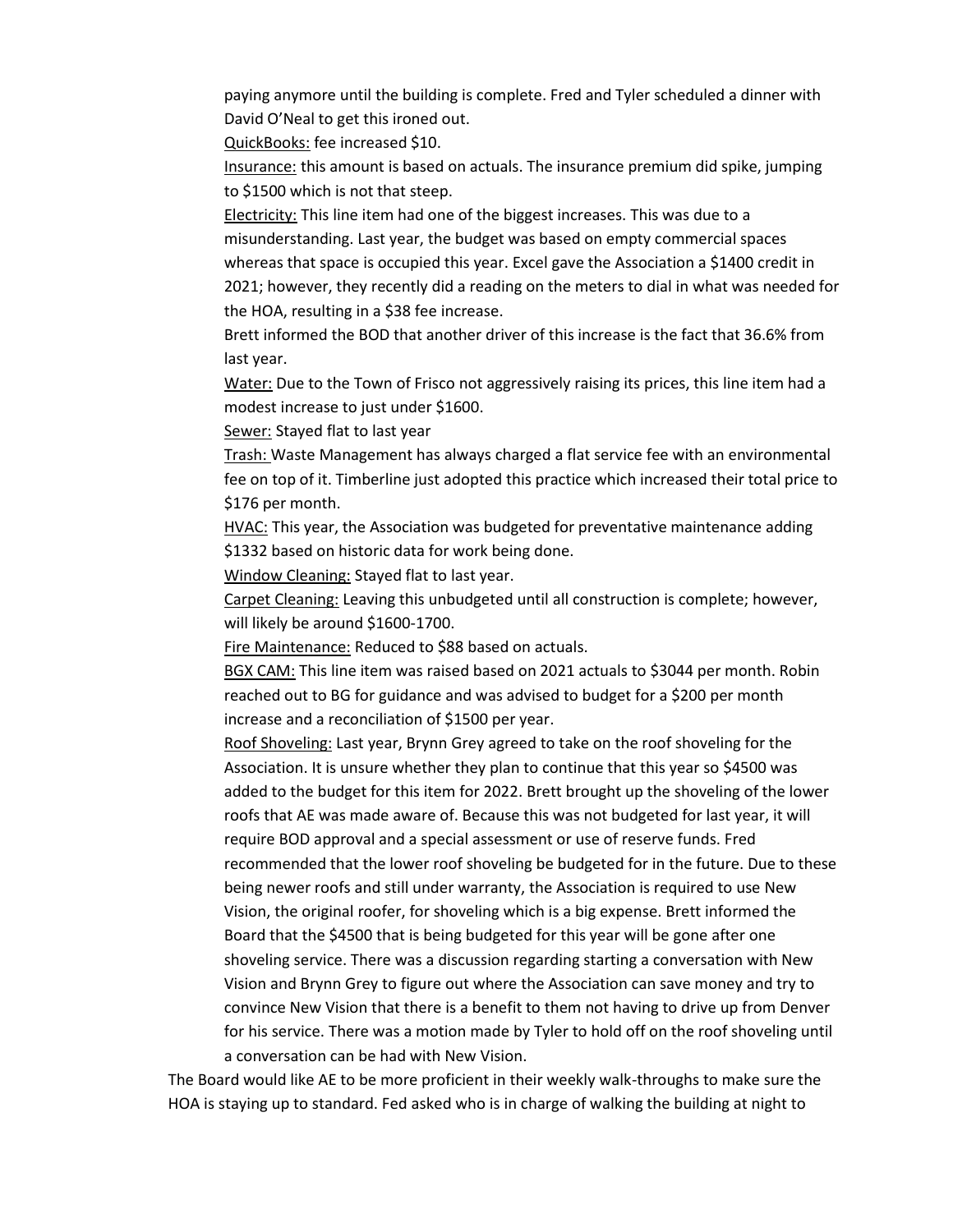check for lights. Brett informed him that Alpine Edge only works during business hours. No one is tasked with walking the buildings at night.

Robin brought the attention back to the budget, focusing on the expense to the operating budget. He informed the Board that due to not raising HOA dues last year, the Association has not been making contributions to the reserve fund. He explained that this is necessary because the building is expensive to maintain. The Board chose not to raise dues last year due to COVID. This year, it is recommended that the dues are increased by the following percentage:

- $+1.17\%$   $\rightarrow$  Current ADA \$195.57/month
- $\bullet$  + 9.85%  $\bullet$  Current Residence \$434.85/month
- $+14.73\%$   $\triangleright$  Current Garage \$48.49/month
	- $+8.44\%$   $\rightarrow$  Current Retail \$1.61/square foot

Fred is worried the owners will be upset over the dues increase because the drama and energy in the building are toxic at this time. Robin said that, unfortunately, there is not a lot of fat to trim on the budget. Brett assured the Board that AE will be prepared for any complaints that come during the Annual Meeting. Linsey pointed out that the dues increase is not as big as she was expecting. And that with the US inflation up so high, owners should not be surprised with the dues increase. She further explained that there is no margin for error in this budget and she does not see how they can collect less and maintain the health of the Association. Fred and Tyler agreed with her that it is the nature of HOA's and now is the time to increase the dues.

Robin agreed that there is not much wiggle room when it comes to pushing off the dues increase. Tyler pointed out that it would be better to increase it slowly rather than one big jump.

There was a motion to approve the budget by Linsey, which was seconded by Tyler. All were in favor. AE agreed to not release the budget until the following week.

## B. Agenda Review

Brett went over the agenda for the Annual Meeting with the Board, informing them that it will begin with the boilerplate items, such as routine maintenance review. Next, the meeting will move into policy review, touching on the fact that AE records the minutes every year for historical context. For the developer section of the agenda, AE encourages David O'Neal or Brynn Grey to be invited to join. Fred and Tyler mentioned that they would be having dinner with David sometime before the annual meeting and will get back to AE with a determination as to whether they would like him at the meeting. Owner ratification of the 2022 budget will be the last topic on the agenda. The final draft of the budget will be sent to the Board next week for approval.

C. Election Details – *all seats up for election*